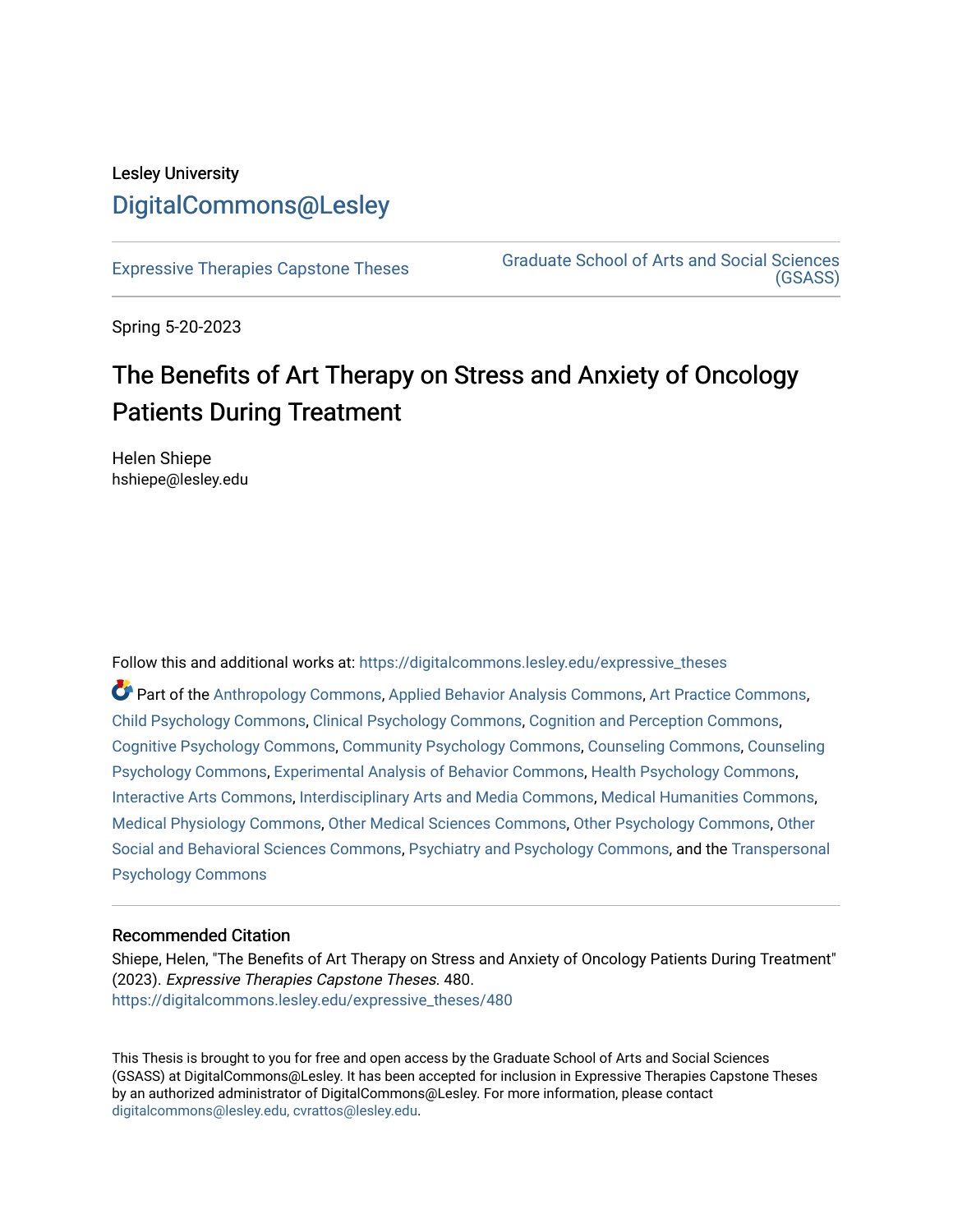### **The Benefits of Art Therapy on Stress and Anxiety of Oncology Patients During Treatment**

Capstone Thesis

Lesley University

May 5, 2021

Helen Shiepe

Art Therapy

Thesis Instructor: Kelvin Ramirez, ATR-BC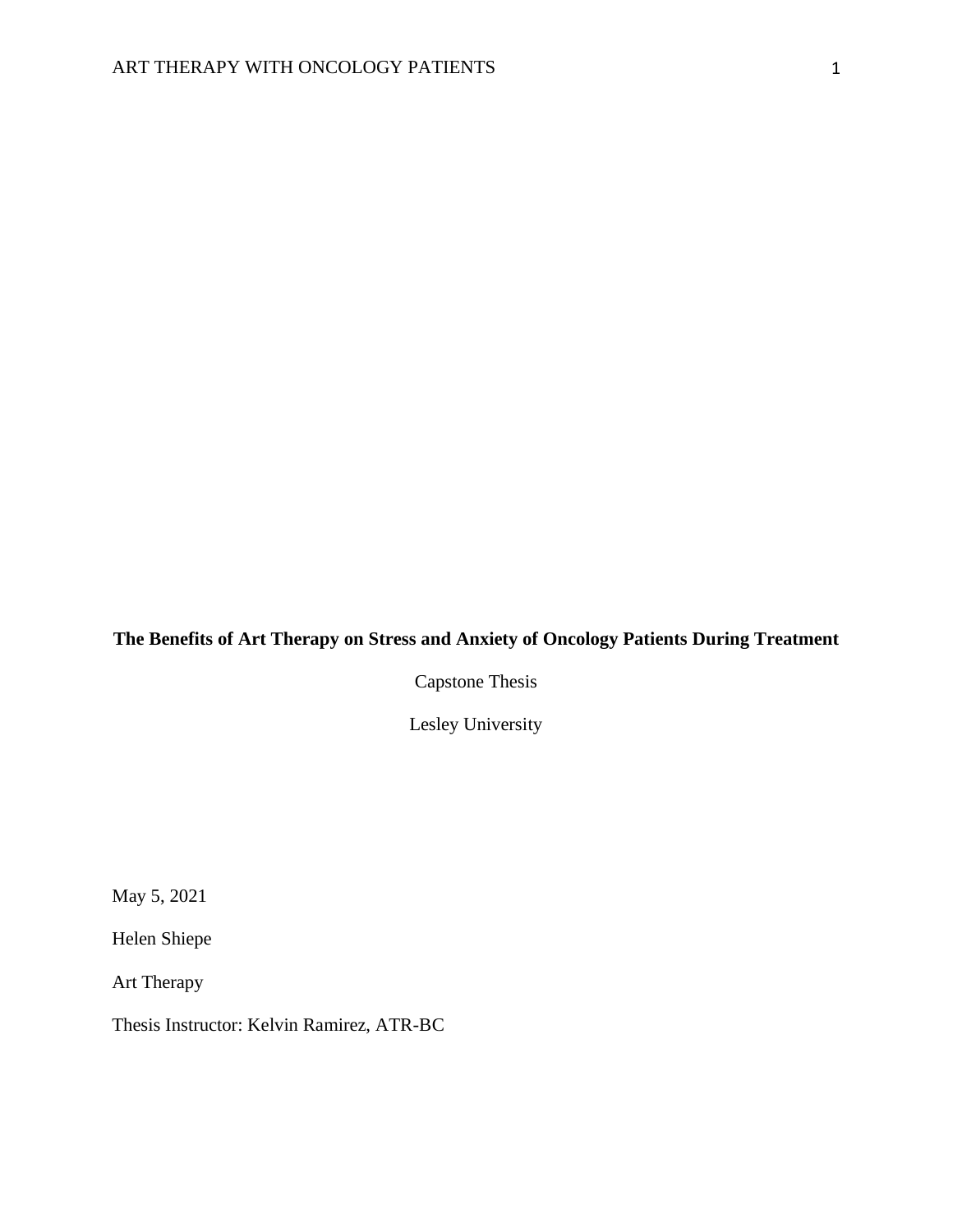#### **Abstract**

Within the last ten years research on art therapy and its positive impact on oncology patients' stress and anxiety during treatment has been minimal. Oncology patients whether they are children or adults when diagnosed experience similar reactions due to their diagnosis, treatment, and in some cases end of life care. The current question is whether or not art therapy does have a positive impact on decreasing the stress and anxiety with oncology patients while undergoing treatment. Deane, Fitch & Carmen (2000), discussed art therapy as a healing art that is "intended to integrate physical, emotional, and spiritual care by facilitating creative ways for patients to respond to their cancer experience" (Deane, 2000, p. 147). Additionally, overall improvement of the patient's quality of life (QOL) were explored by Rossana (2021). This literature review intends to present the relevant research on how art therapy has had a positive impact on an oncology patients' stress and anxiety during treatment as well as a positive impact on their QOL.

*Keywords*: art therapy, oncology patients, end of life care, quality of life, stress, anxiety, stress and anxiety, during treatment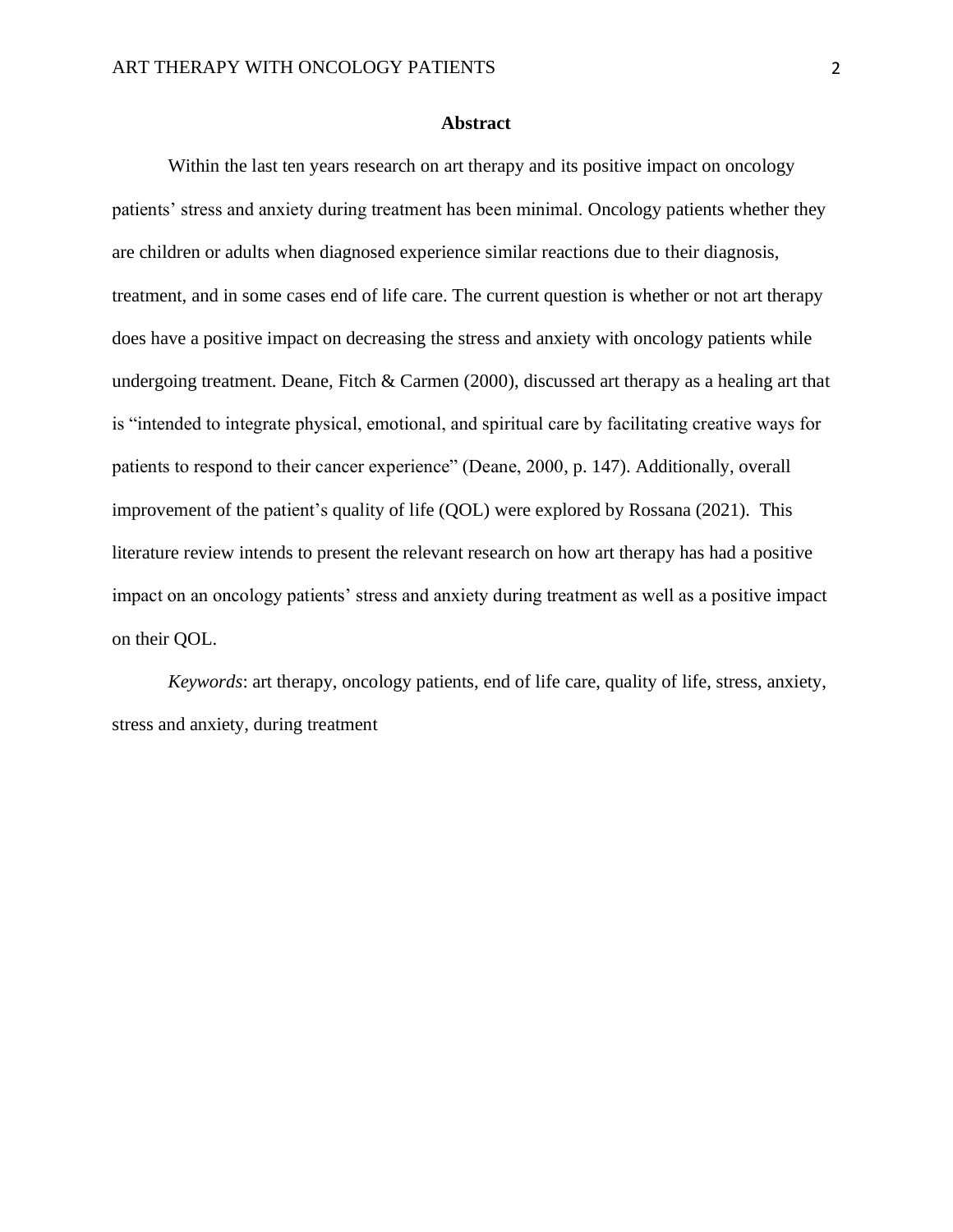## **The Benefits of Art Therapy on Stress and Anxiety of Oncology Patients During Treatment Introduction**

It has been reported by the National Cancer Institute that in 2020, it was estimated that 1,806,590 new cases of cancer were diagnosed. Also, in 2020, it was estimated that 606,520 people also died from cancer (National Cancer Institute, 2020). Some of the most common types of cancer are "breast cancer, lung cancer, prostate cancer, colon cancer, melanoma of the skin, bladder cancer, kidney cancer, endometrial cancer, leukemia, pancreatic cancer, thyroid cancer, and liver cancer" (National et al., 2020). According to the National Cancer Institute (2020) the mortality rate in men is higher than in women, "189.5 per 100,000 men and 135.7 per 100,000 women" (National et al., 2020). Worldwide, cancer is leading cause of death. "In 2018, there were 18.1 million new cases and 9.5 million cancer-related deaths worldwide" (National et al., 2020).

The literature review on the benefits of art therapy to improve the levels of stress and anxiety in cancer patients that are undergoing treatment still needs further research. Hall (2018) discussed the creative and culturally sensitive counseling for children suffering from cancer and undergoing treatment. "All children realize at some point that they are dying" (p. 2). Not every child can express in words to process or discuss their feelings surrounding this topic. Using art and other creative means is something that is extremely beneficial to patients and their families. Sungeun (2020) investigated the impact that art therapy had on child patients and their families in Korea. According to Sungeun (2020) "art therapy improved communication between terminal cancer patients and their family members" (p. 184).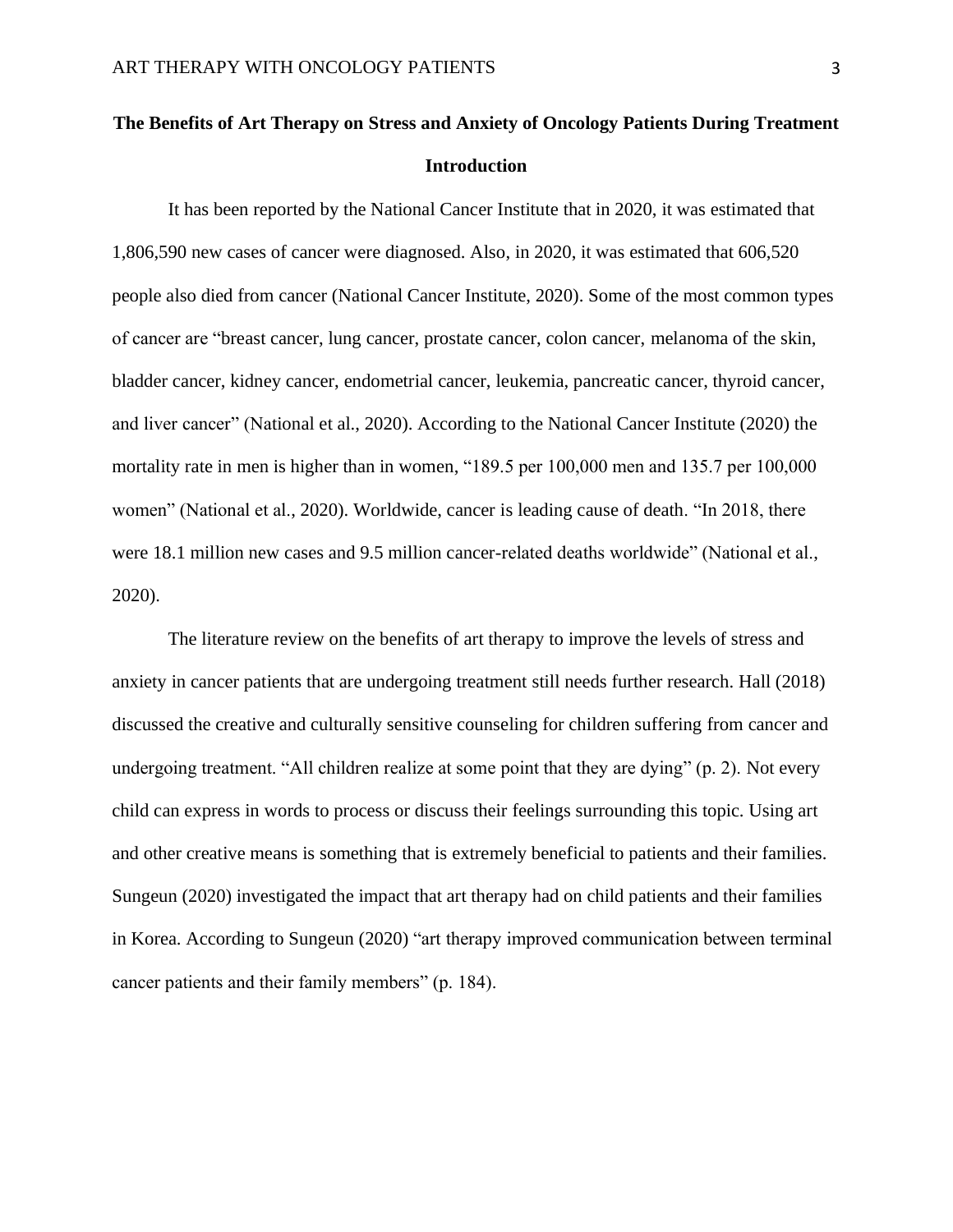#### **Literature Review**

Deane, Fitch, & Carman's (2000) study examined the innovation of art therapy as a program for cancer patients. The research elaborates about art therapy as a healing art and "intended to integrate physical, emotional, and spiritual care by facilitating creative ways for patients to respond to their cancer experience" (p. 147). Art therapy for patients with cancer is aimed to provide support during times of stress related to all aspects of the cancer journey. The research was conducted at the end of each of the three rounds of chemotherapy. Deane et al. (2000) "all developed an interview schedule composed of questions related to the structure, process, and outcomes of the program" (p. 147). The findings of the study were both positive and negative in different ways. Findings related to the process findings such as organization, strengths, and weaknesses of the art therapy program. Also, the patient's ability to achieve their goals and regarding their personal growth were very positive.

The sample size was two males and 19 females ranging in ages from their 30s to their 70s. Each session of the 16-week program was 2 hours long. One of the main drawbacks from this study is none of the researchers or authors were licensed art therapists. The use of expressive therapies, especially art therapy is something that Councill & Ramsey (2019) elaborated on in great detail as well as gave a few case studies on the topic and was conducted by licensed clinicians.

Councill & Ramsey (2019) discussed how art therapy can be used as a psychosocial support for children during their palliative care. Councill & Ramsey (2019) focused on studying a "4-year-old boy's journey in art therapy after his cancer had returned, which ultimately despite the many surgeries, radiation treatments, and chemotherapy claimed his young life" (p. 40). Councill & Ramsey (2019) created four phases that go along with their study. Phase 1, being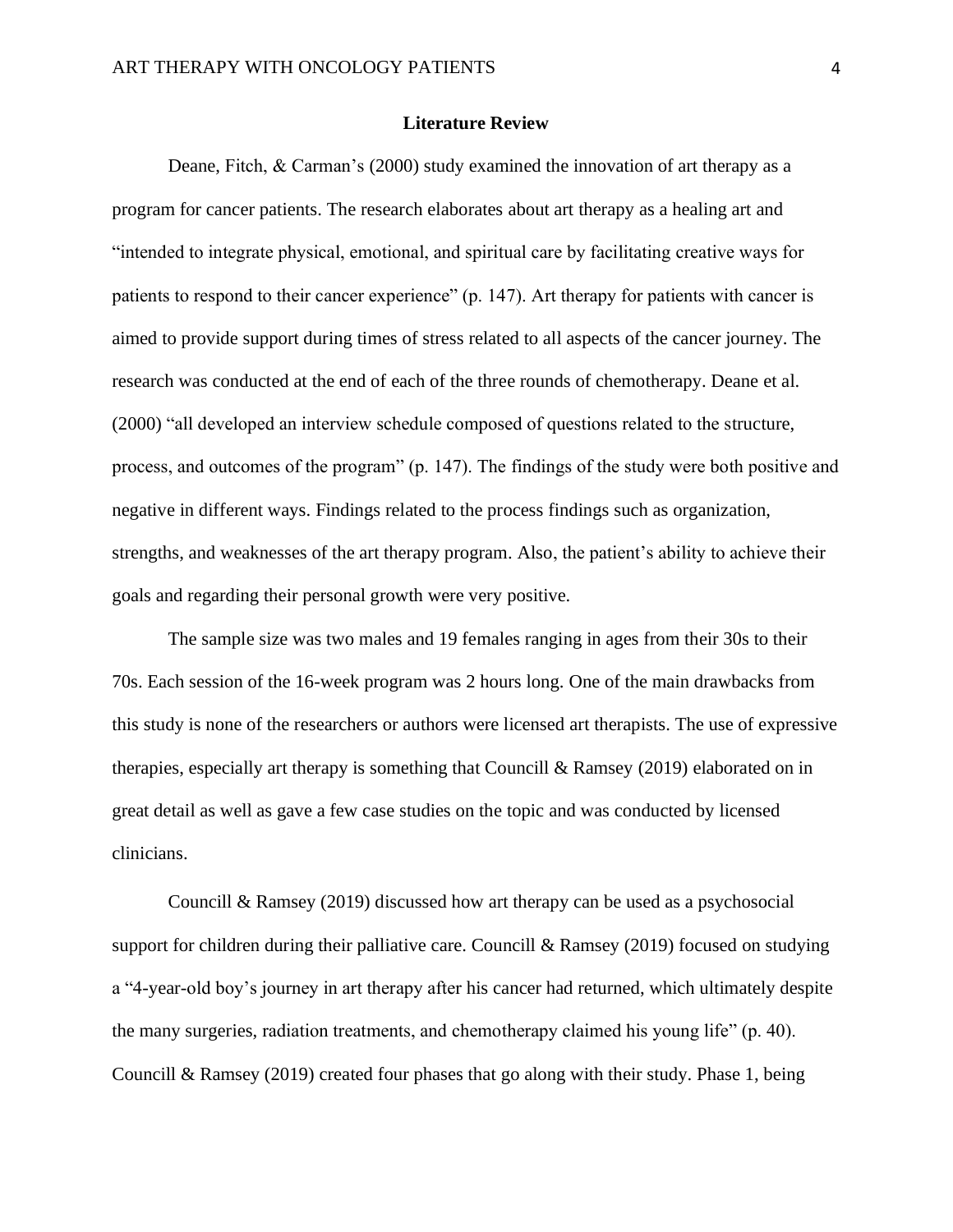about diagnosis, receiving the bad news, and seeking comfort during treatment as well as end-oflife care. With a cancer diagnosis they chose to have the participant Ben (a pseudonym) do some easel painting. Councill & Ramsey (2019) noticed that,

he mixed colors, painted with both hands at the same time, named shapes and lines, and experimented with brushes of different shapes and sizes. They were using art therapy to adjust to new people and the new routines associated with his care. (p. 40-41).

In Phase 2 Councill & Ramsey (2019) hinted about reorganization and release of anxiety and frustration. When Ben found out the new that the tumor

returned, they expressed themself with an outburst of anger. The art therapist let Ben use clay as the medium to get out his anger, to give Ben the opportunity for the free expression of anger they needed. Phase 3 is stabilization, safety, and control. With this phase Ben learned how to channel his night terrors by making a dreamcatcher with the art therapist and hanging it over his hospital bed. Then in the final phase, Phase 4 consisted of end-of-life support and legacy. Ten days before Ben passed away his family learned that no further treatment was available. Three days before Ben passed away the art therapist helped Ben, his parents, and his sister create plaster casts of their hands. "As the family transitioned from hope for cure to end of life, art therapy allowed them to process both facts and feelings and find a sense of equilibrium in a time of great distress" (p. 44). Art therapy was helpful in helping clients and their families through the tough road of diagnosis, treatment, and end-of-life care and its positive impact on the family's lives.

Rossana (2021) investigated the effectiveness of single group sessions based on art therapy for adult cancer patients to help reduce anxiety and distress before cancer treatments. This study documented how "psychological support may help to reduce anxiety and help to build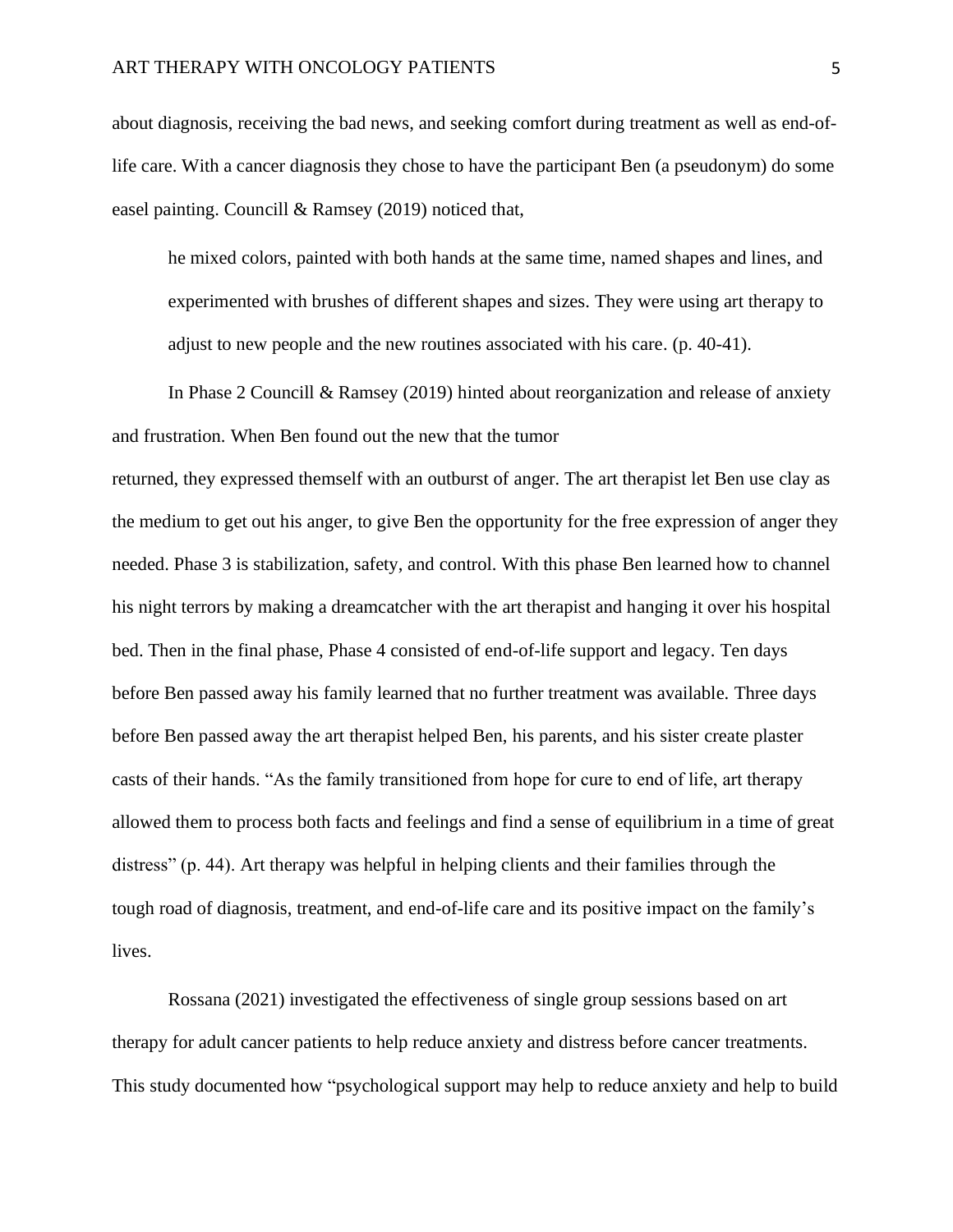effective coping strategies, decrease depression, and improve the patients' quality of life" (p. 35). The art therapy sessions were around 90 minutes on average and held in the same unit each time, to create a routine for the patients. The facilitators were indeed psychotherapists with expertise in art therapy. The art therapy interventions focused on three main components: "(1) the production of spontaneous artwork; (2) the eliciting of individual self-reflections connected to the artwork; (3) a shared meaning-making within the group" (p. 37).

The main reason for this study was to evaluate the effectiveness of art therapy interventions for "cancer patients in the oncology unit that participated in one of twenty-seven 'one-off' art therapy sessions" (p. 38). Each patient was asked about how they liked the intervention, and each patient gave a rating on a four-point scale: "0= *none*, 1= *a little*, 2= *quite enough*, 3= *very much*" (p. 38).

The results overall were positive. The majority of the patients said the art therapy interventions had a positive influence on their overall well-being.

Elimimian (2020) explored the influence of art therapy on the psychological distress experienced by patients undergoing chemotherapy. "The effects of treatments such as surgery, radiation therapy, and chemotherapy can be very effective when trying to eradicate the cancer cells; however, psychologically it can be draining and very debilitating for patients undergoing these types of treatments" (p. 2). Psychological distress is something that also affects the patients' quality of life and their satisfaction with care. According to the National Comprehensive Cancer Network (NCCN) defined distress as "being, along a continuum, ranging from common or normal feelings of vulnerability, sadness, and fears, to problems that can become disabling, such as depression, anxiety, pain, social isolation, and existential and spiritual crisis"  $(p. 2)$ .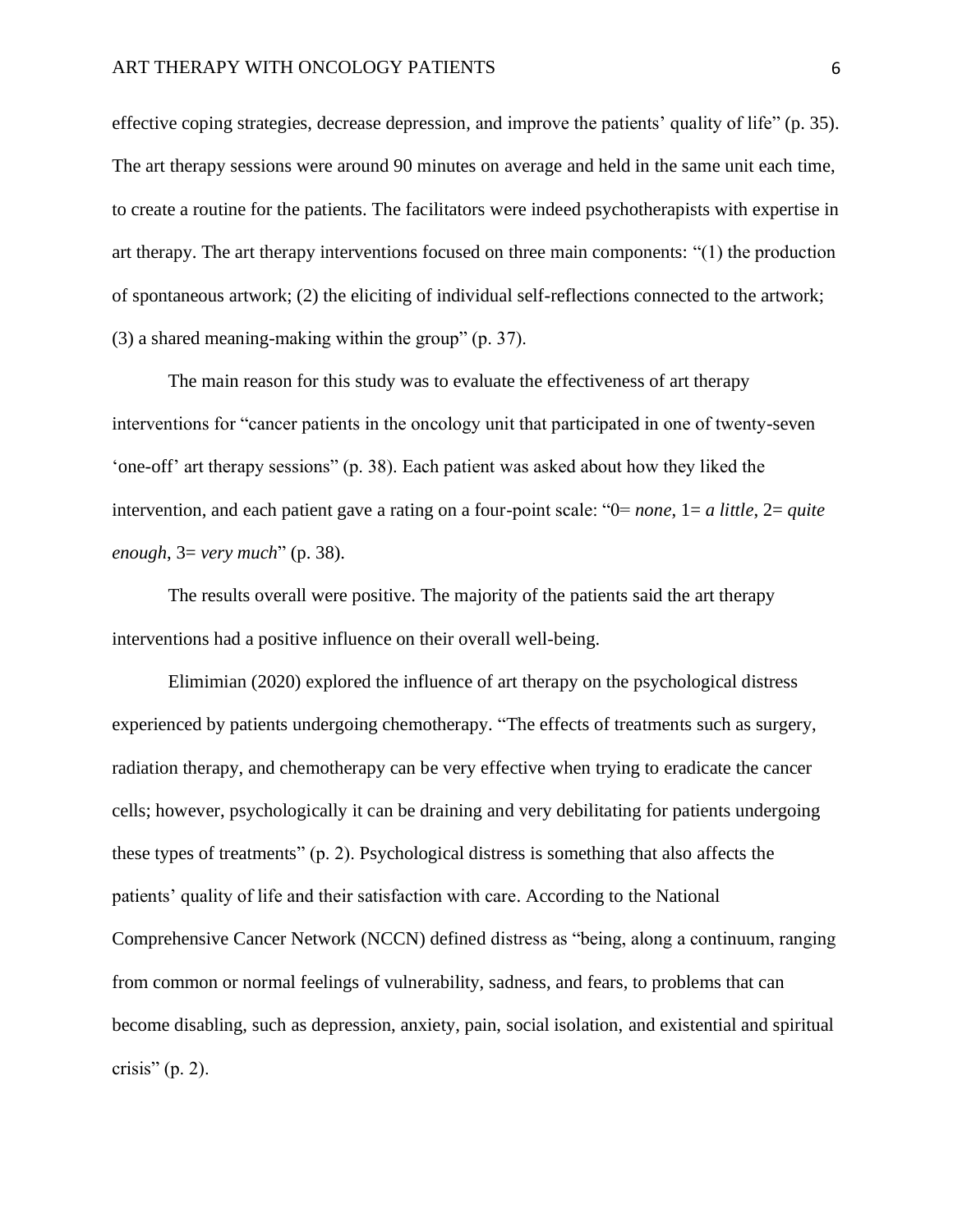#### ART THERAPY WITH ONCOLOGY PATIENTS  $\overline{7}$

Elimimian (2020)'s the method of measuring the distress and moods that patients were feeling was with four visually similar thermometers: Pain Assessment Thermometer, NCCNbased Emotional Distress Thermometer, Depression Thermometer, and an Anxiety Thermometer. It was all based on a scale of 0 to 10. Zero being no distress, depression, anxiety, or pain and ten being the worst possible distress, depression, anxiety, or pain (p. 3).

Katja (2014) discussed art therapy and its impact on anxiety, depression and quality of life for breast cancer patients. "The use of the artistic media as a means for therapy offers patients a way to communicate experiences, feelings, and needs, which are hard to express verbally" (p. 2). Something that has been a fairly new concept is the use of "complementary and alternative medicine (CAM)" (p. 1). In the realm of cancer and specifically breast cancer in this case, anxiety and depression are the two most common symptoms due to the impact that treatment has on the body and mind. Using art therapy to cope with these symptoms and the impact of the patients' quality of life was what made this study different than others about patients with breast cancer. The results of this study showed that art therapies had a positive effect on anxiety and depression but not so much on the quality of life.

The main reason for this study being in this literature review is that art therapies do have a significant impact on reducing anxiety and depression. In Katja (2014) mentioned that,

1) "the process being perceived as relaxing due to the creative activity, 2) allowing the therapeutic relationship to be about oneself while feeling listened to, and 3) the patient-image-art triadic relationship supporting the expression of emotions (in this case) through the painting and its symbolic function" (p. 4).

Fu's (2020) study covered the topic of how art therapy affects women with gynecological cancer. The art interventions used included "music, painting appreciation, drawing, creative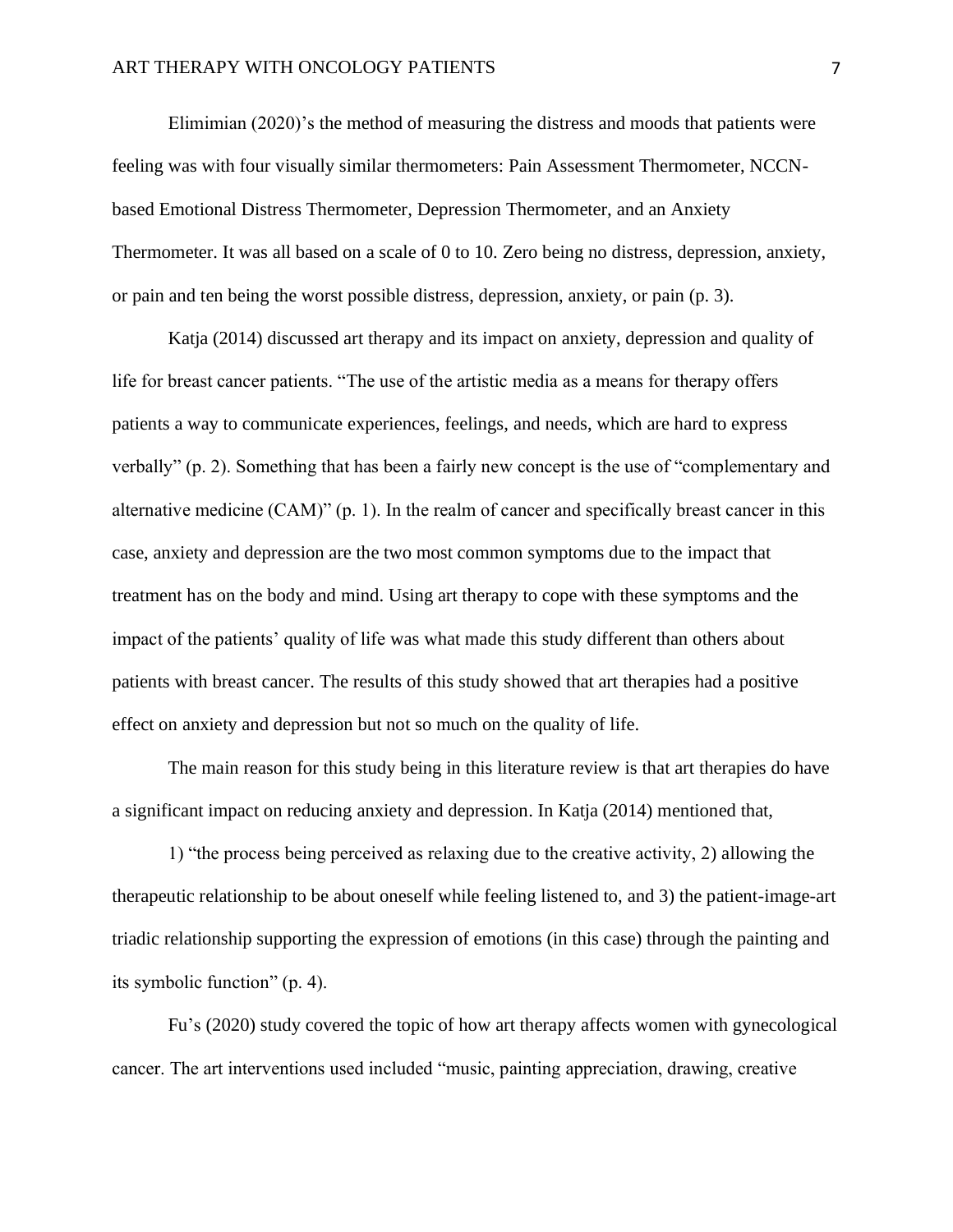#### ART THERAPY WITH ONCOLOGY PATIENTS 8

artwork generation, printmaking, mandala, collage, storytelling combined with dancing and crafts, writing poems, and composing tone" (p. 2). The length of the sessions was between 30 to 90 minutes, and they also varied in one-on-one sessions to about ten group members at any one time. The sessions were facilitated by an art therapist. Fu's (2020) research indicated that doing individual music therapy sessions may be effective in reducing the symptoms of depression and fatigue related to cancer.

However, Fu (2020) maintained that the research on art therapy remains insufficient and unable to draw solid conclusions on the benefits of art therapy and its effect on women with gynecological cancer. Fu (2020) highlighted the "importance of promoting art therapy within a medical setting and needs to be better integrated into that setting" (p. 8).

Walter (2005) explored the use of art therapy with a late adolescent, 19-year-old Caucasian female who was diagnosed with lymphoma. Therapeutic sessions met weekly with the art therapist at the hospital. From what the art therapist reported, the client Mary (a pseudonym) really liked art therapy and felt she could express herself well with it. Mary initially created mandalas that seemed to,

Contain and depict her sense of despair, hopelessness and helplessness. Using the circular form of the mandala, they created watercolor faces, expressing sadness and frustration about having to live at home and longing for the previous year when they had been healthy and had an active life away at college (p. 139).

Towards the end of Mary's treatment, they opened up so much that they felt they could share such vulnerable art works in such a public setting such as on a hospital floor/ wing. Mary went into creating art pieces about their relationship with their mother. Mary felt like they were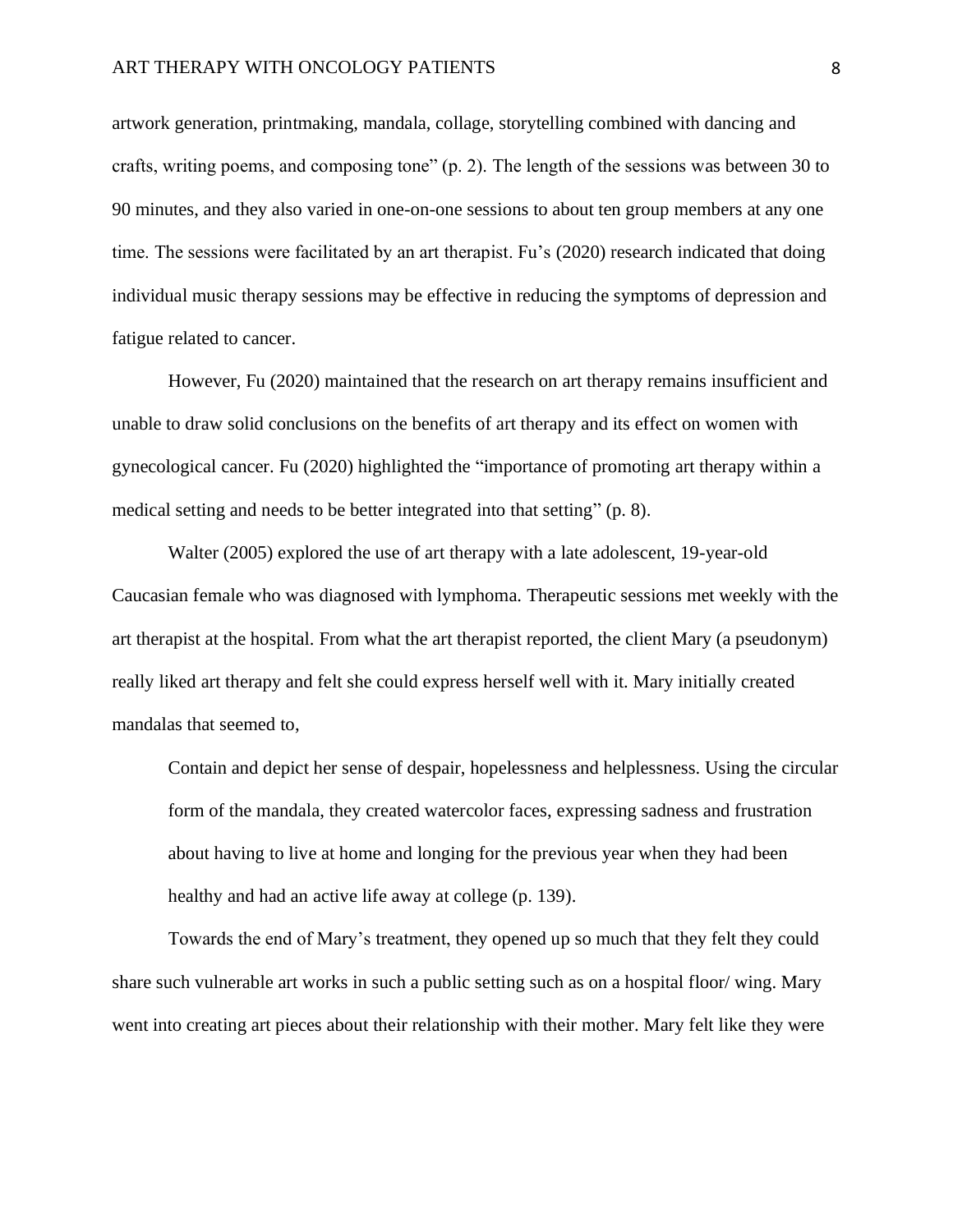being suffocated and not being able to be independent, which, in their last session Mary seemed more at ease and created an art piece of a tree. Which when described by Mary it represented,

growth and a contrast to the earlier images she did previously. There were two branches coming from the tree representing a divided path. It further represented their future after their treatment and two potential paths, one in which they would return to their college in another part of the country and another in which they would attend college near the hospital in order to be close by for follow-up appointments (Walter, 2005, p. 145).

Walter (2005) touched briefly upon the aspect of how adolescents process or express their feelings about the types of events they go through.

Hall (2018) discussed the creative and culturally sensitive counseling for children suffering from cancer and undergoing treatment, however, "all children realize at some point that they are dying" (p. 2). On the other hand, not every child has the words to process or discuss their feelings surrounding that grave notion. Using art and other creative means is something that is extremely beneficial to patients and their families. Hall (2018) provided useful frameworks for creative activities grounded in a historical context of art therapy that accounted for the patient's cultural identity.

Hall (2018) discussed interventions that can be used to support cancer patients reduce pain, stress, and anxiety by using materials such as: beading, using drums, using art, playing games, using music, and poetry. Hall's (2018) qualitative study provided rich descriptions of the benefits of integrating art therapy with oncology patients and their families.

Abdulah & Abdulla (2018) examined the effectiveness of group art therapy on quality of life (QOL) in pediatric patients with cancer in Iraq. The study looked at 60 children aged 7-13 years old who were previously diagnosed with malignancy. The experimental group was 30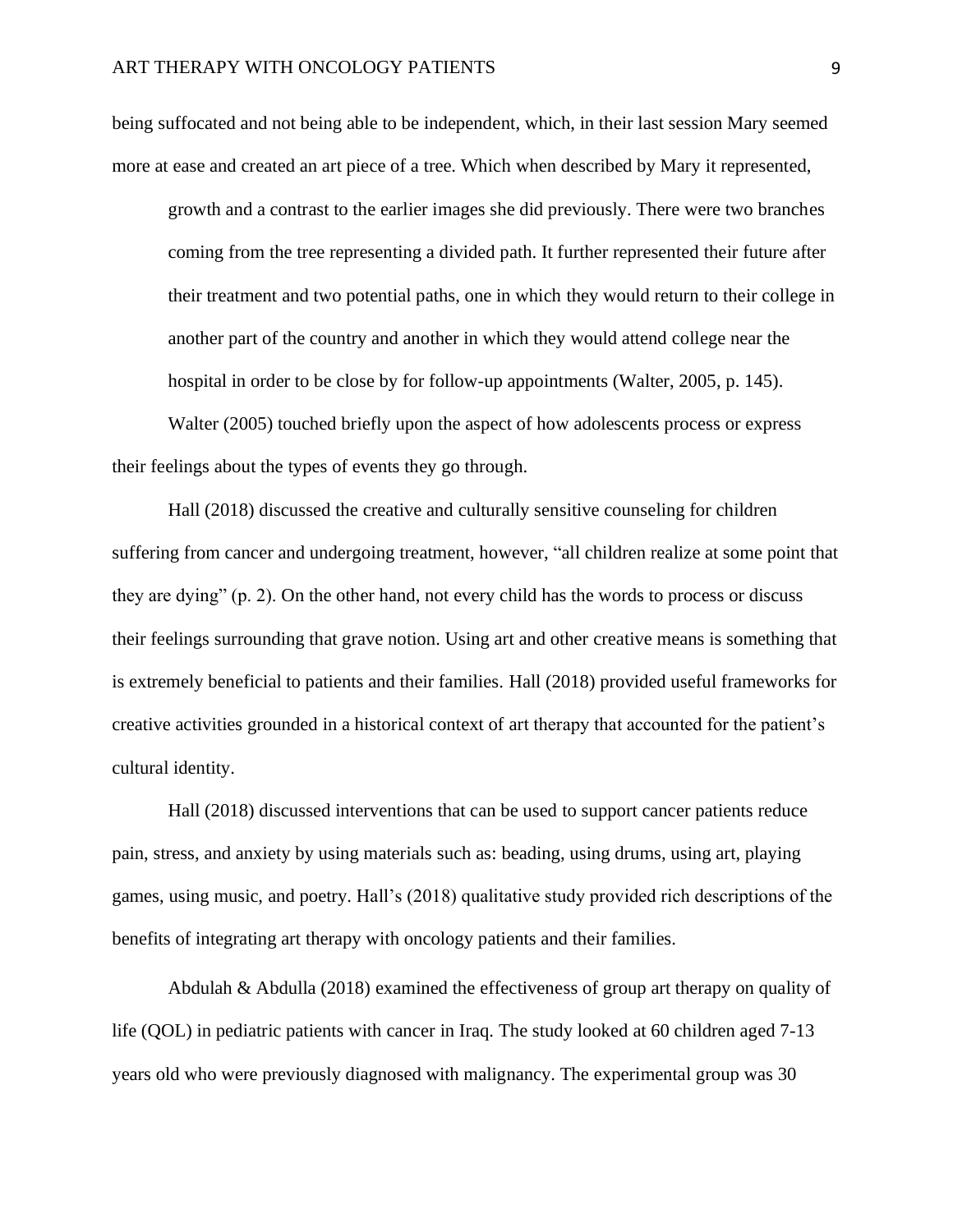patients, and the control group was 30 patients from 2017 in Iraq. The patients in the experimental group participated in painting and handcrafting art therapy conducted by a fine artist for a one-month-period. The dimensions of health-related quality of life in both study groups were measured through the KIDSCREEN-10 Index after project completion. The participants and patients from the experimental group were significantly more physically active and energetic, were less depressed and emotional, and had fewer stressful feelings. They also had better overall health status. However, the children's overall interaction with other children, parents, and healthcare providers and their perception of cognitive capacity for school performance were not significantly different between the two groups. The findings suggested that exposure to painting- and handcrafting-based art therapy improves the overall health-related quality of life in children with cancer.

There were positive results to this study including being able to express themselves and how they were feeling while getting treatment and proving how impactful insight on how art therapy can improve the on quality-of-life care for cancer patients.

Councill (2019) focused on the experience of children in a medical setting through art therapy. When a child is diagnosed with a serious illness it can be pretty difficult.

The hospital setting alone can be very stressful to both the child and their family. Hearing about all of the new medical terminology, which sounds so foreign can be overwhelming. One of the great values of art therapy is its capacity to call attention to the patient's strengths (p. 227).

That can make the child feel more confident about their feelings and also making their feelings feel valid. Councill (2019), noted that medical art therapy has been known to be very effective in hospital, outpatient specialty clinics, and support centers (p.227).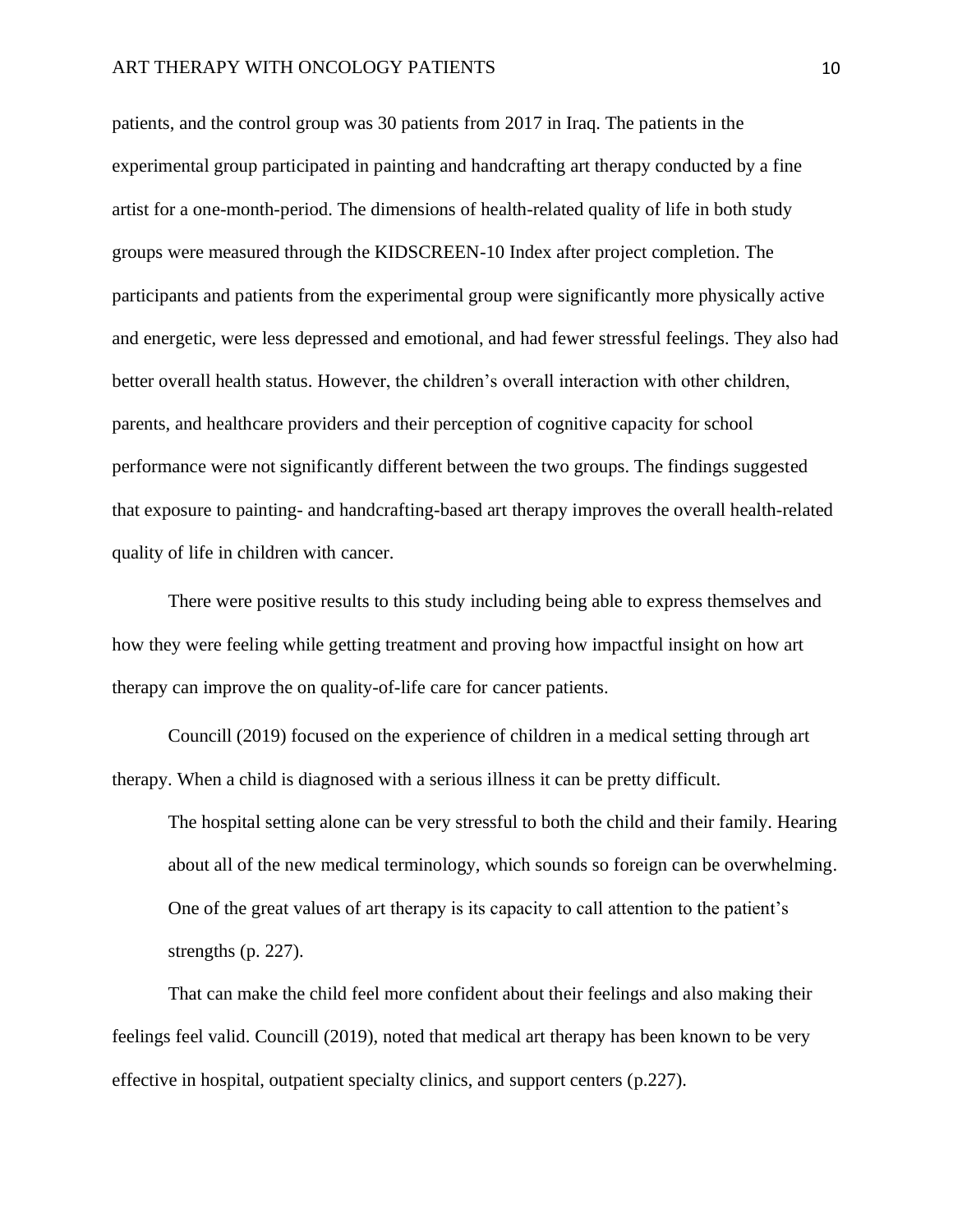Being able to create in group settings can also bring a sense of community to the facilities as well. "Creating group projects consisting of piecing other's individual artwork to create one large art piece something that can also be a sense of hope and a sense of security for those struggling" (p. 230-231).

Raybin, Barr, Krajicek, & Jones (2019) examined the concept of art therapy being used with children with cancer to reduce distress. "Integrative therapies are an ideal modality for nurses to advocate for reducing distress and improving quality of life (QOL) for children with cancer" (p. 91). "Creative arts therapy is a type of integrative health that may improve QOL in this population" (p. 91). Children naturally communicate through drawing so using this form of support and coping mechanisms helps to improve their QOL care. Every study showed the connections that when a child is able to find meaning in the cancer experience through creative expression the children experienced reduced stress by participating in the arts to help them to live in the moment and to reduce worry about the past or the future. Creative arts also improve coping with physical symptoms. "Children's pain and nausea were improved in a randomized controlled trial of 16 children with cancer receiving six weekly 1-hour dance, music, and art interventions compared with a volunteer's attention" (p. 102). Raybin, Barr, Krajicek, & Jones (2019) relied on nurses to conduct arts-based interventions. This created a limitation to the study as it was not noted that the nurses possessed any training in art therapy.

Golubowski's (2020) thesis explored experience of children undergoing cancer treatments. The author affirmed that "a child will be faced with numerous operations, treatments, illness spells, and tests that can and will be viewed by the child as traumatic, overwhelming, and painful" (p. 7). A child will need some sort of interventions in order to decrease their anxiety, stress, and to help gain the coping skills to help them endure all of the pressures that cancer will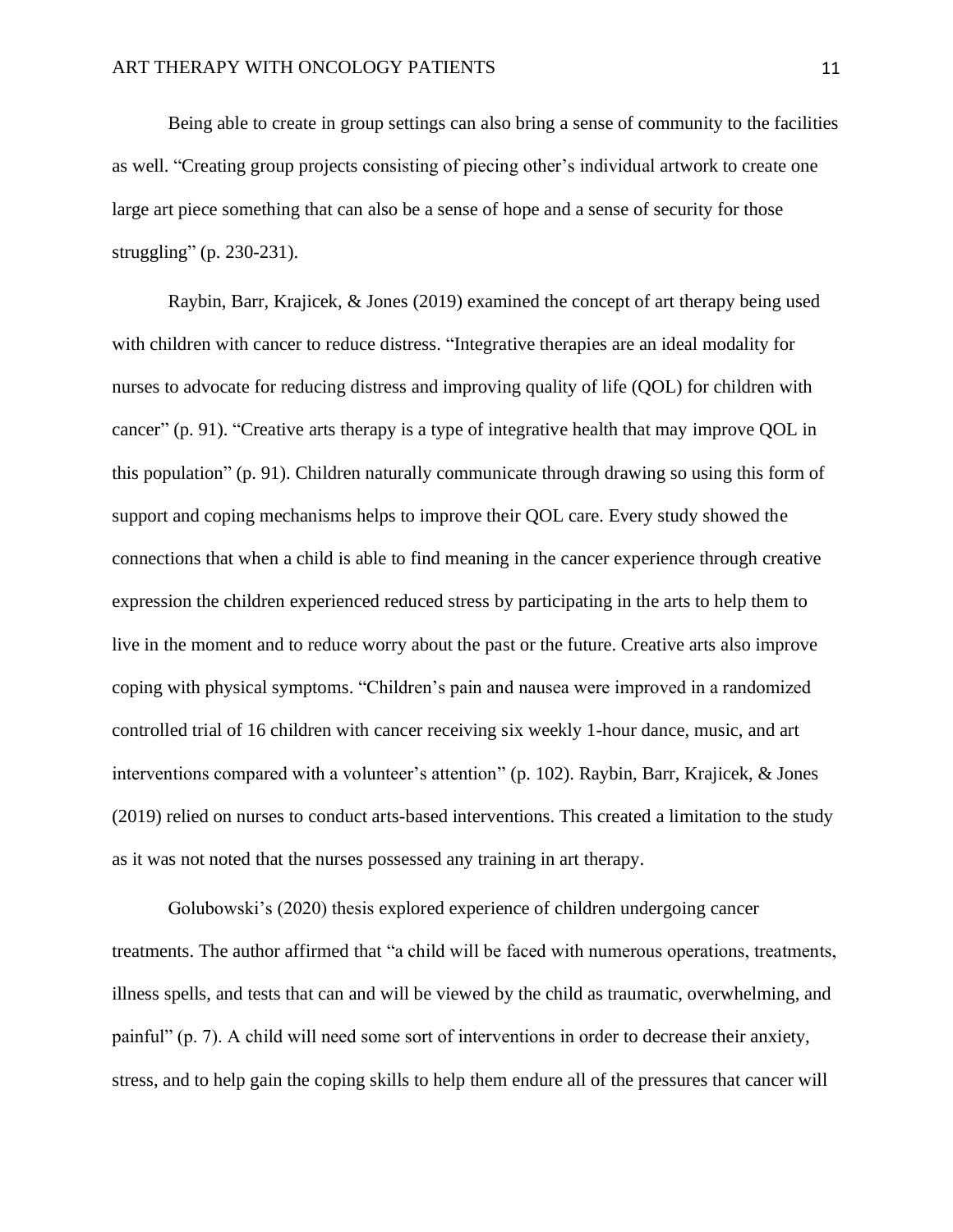#### ART THERAPY WITH ONCOLOGY PATIENTS 12

put on them. "The use of creative arts therapies is known to be successful with the pediatric populations for many reasons" ( p. 7). One of which being that most children don't know how to verbally express themselves and to be able to process their feelings in a way where they would be able to verbalize if they could. "Using, for example, art therapy to help them express how they are feeling and what they want to "say" is very beneficial for the child" (p. 7).

The depth provided by Golubowski's (2020) thesis regarding the expressive arts therapies, specifically art therapy, hint to beneficial treatment outcomes for children undergoing cancer treatments and the stressors they face. Golubowski (2020), also put an emphasis on the importance of art therapy and how diverse it can be based on the interventions, the materials, and the execution of the materials. Using expressive arts therapies as a powerful tool, which leads to the next article by Bilgin and Ozdogan (2018).

Bilgin and Ozdogan (2018) discussed the benefits of art therapy as a tool to be address the realities of death and dying due to serious disease or illness. Incorporating art therapy into the treatment milieu can help patients visually express complex feelings. "Art therapies are among the complementary therapies intended for improving the quality of life of patients" (p.47). Marian (2015) discussed the creation of art for oncology patients is more about expressing through color in order to express their feelings about themselves and their connection to the disease. Marian (2015) noted that the American National Institutes of Health in which researchers observed the effects of art therapy on oncology patients. It was found that "the art therapy process was significantly good for psychosocial complaints such as anxiety and depressions, and that it contributed to the quality of life of the patients" (p.105).

As discussed before, death and dying for oncology patients is something that is a reality for many to have to think about and discuss with relatives, friends, and caregivers. Mortazavi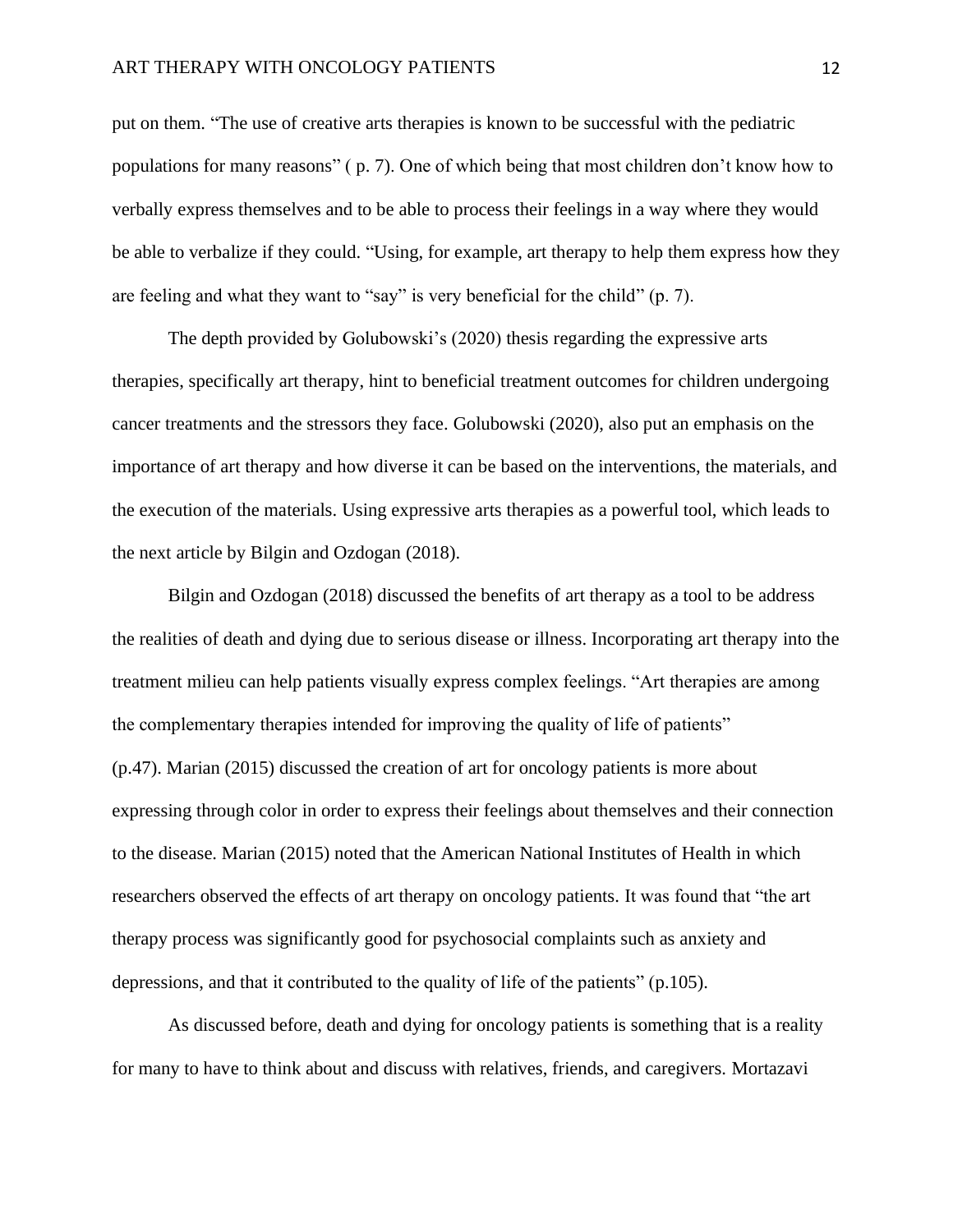(2018) hinted that the unpleasant emotion that results from existential concerns about one's death.

Mortazavi (2018) discussed death anxiety (DA) and the high levels of psychological distress, specifically concerns around death and dying, cancer patients experience. The entire study talked about something called death anxiety (DA).

Death Anxiety is described as the unpleasant emotion resulting from existential concerns and defined as a significant anxiety about one's death that can impair the daily life of an individual (p. 387).

Some of the main consequences discussed were the unresolved psychological and physical distress which can be affected by multiple factors,

for example: general health issues, cultural background, religious aspects, physical suffering, and the presence of chronic diseases to name a few (p. 387).

The study elaborated about the effectiveness of art therapy for reducing anxiety. It was found to be very promising and has helped so many oncology patients and their families to express how they are feeling about the entire situation regarding the patients and their loved ones.

Park & Song (2020) examined the connection between art therapy and its use as a communicative practice for patients and their family members in hospice palliative care in Korea. Park & Song (2020) discussed about how cancer, in this case "destabilizes family systems and lead to changes in family relationships, roles, and communication" (p.183). The issues that can arise from this diagnosis will impact the entire family, so it is pertinent to deal with these issues with both the patients and the family members and/or caregivers involved. The goal of art therapy in a medical setting like this hospice facility is to improve the psychosocial care and to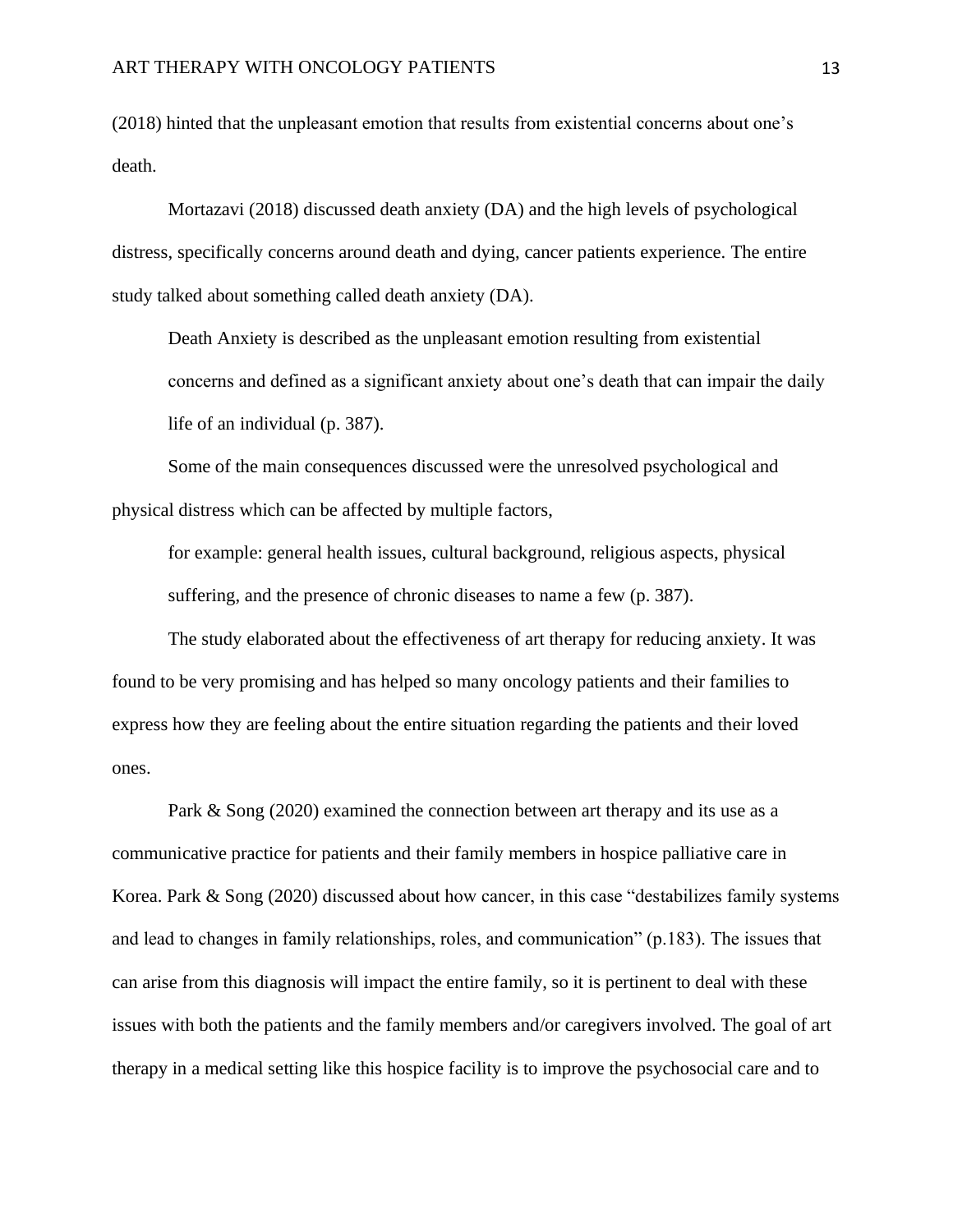improve the quality of life as best as possible. One of the great things found in this research article was that patients can gain such confidence and a sense of accomplishment when completing artwork alone. However, when creating with family members it brought a sense of togetherness to both the patient and the family member(s) involved.

Participants, hospice palliative care patients, were paired with a family member to create the relationship dynamic of the art therapy experience by create together and also creating for themselves at the same time, while also, conversing while creating if they wanted to. The participants were informed that they could withdraw from the study at any time. The intervention was offered to terminal cancer patients and their family members in pairs and it was going to be a total of four sessions once or twice a week. The time duration of the sessions varied from 20 to 50 minutes depending on the physical capabilities of the patients. There was a total of 17 participants from six families, included in the study and the age ranged from 38 and 77 years of age.

Overall, the hypothesis of whether or not art therapy would improve the levels of stress and anxiety as well as the positive impact on end-of-life care and how it also impacted the family dynamics, intimacy, and relationships was found to be accurate. Their levels of stress and anxiety decreased while their end-of-life care increased making things like these art therapy sessions enjoyable and beneficial for the participants end-of-life care. Park & Song's (2020) findings have been supported and noted in previous studies.

Shella (2018) noted improved mood, reduced levels of stress, anxiety, and pain among oncology patients who engaged in bedside art therapy sessions during acute hospital treatment.

According to Shella (2018) hospitalizations can be a stressful and an anxiety inducing time especially if it is a sudden illness, for example, cancer. Shella (2018) asserted that art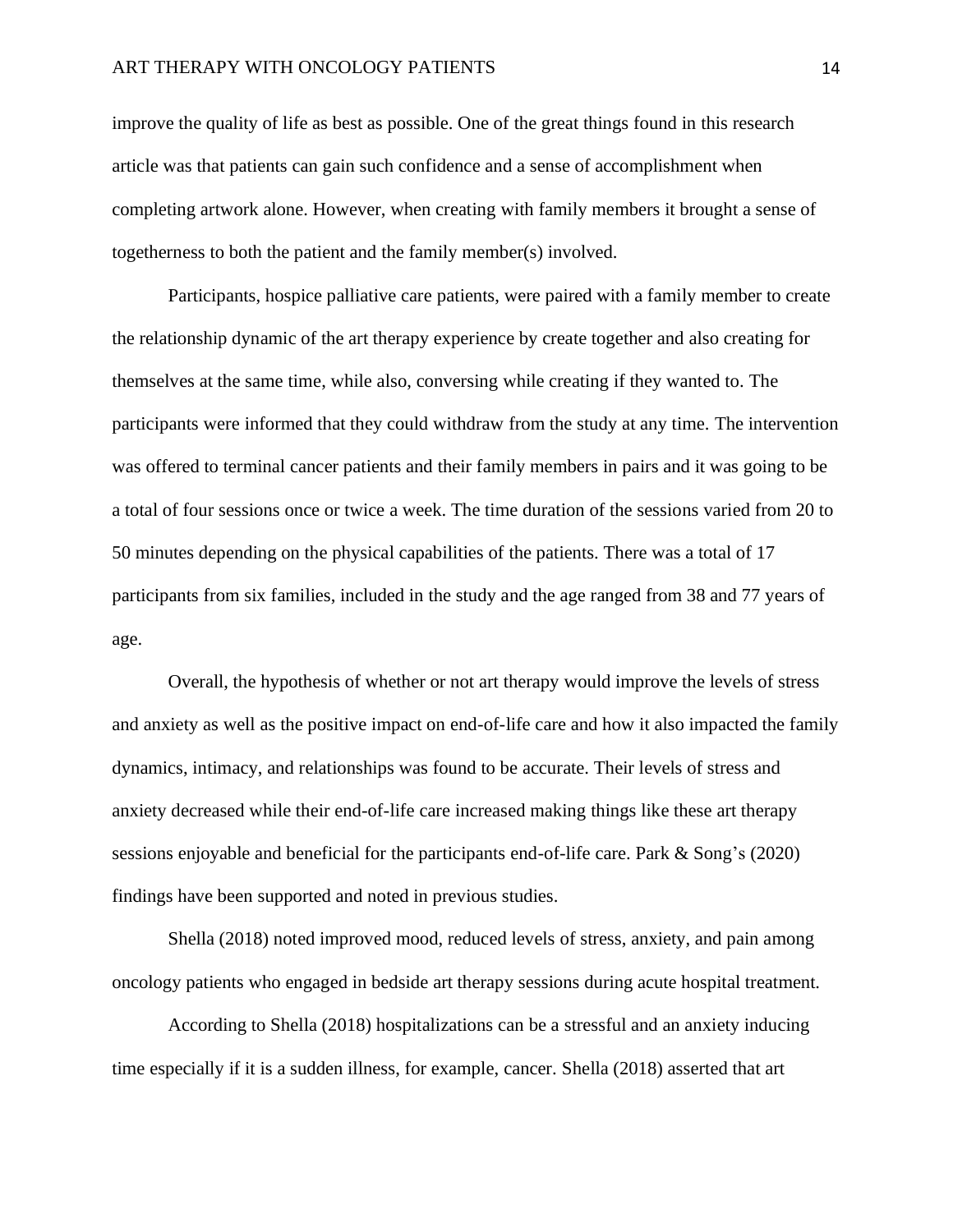#### ART THERAPY WITH ONCOLOGY PATIENTS 15

therapy "can assist in reducing anxiety through not only the mindful and soothing use of art materials, but through the feelings of attachment and comfort created by the triangular relationship between the art, the art process, and the art therapist" (p. 60). The main documentation of the results of this study was the use of the Rogers' Happy/Sad Face Scale, in which there is a chart with five faces on it 0 being no symptoms and 4 meaning worst possible symptoms, which was one of the instruments used during this study to gather data. The researchers used three main categories to collect data: Mood, Anxiety, and Pain. Participants were asked for their ratings in all three categories before creating their artwork and afterwards.

Shella (2018) emphasized patient choice in the use and decision making of the materials emphasis on patient choice in regard to the use and decision making of the materials. "During sessions therapists noted that patients would being to discuss worries or concerns throughout the session, even if the artwork didn't reflect the concerns mentioned" (Shella, 2018, p. 60). As at the beginning of the session, the patients were also asked to rate their mood, anxiety, and pain at the end of the session.

In total, 195 patients were a part of this study. The study sample was mainly female (n-166) and the average age was 16 to age 45. There was an overall improvement with pain, mood, and anxiety levels between the start and end of the art therapy sessions within all patients. The results "aligned with the hypothesis that mood would be improved, and anxiety and pain reduced after participation in an art therapy session at the patient's bedside" (p. 62).

Something worth noting about some of the limitations regarding Shella's (2018) study are the Rogers' Happy/Sad Faces Scale was chosen due to the convenience. It would have taken a lot of time to receive permission on a different type of research tool. There also could have been "potential bias due to differences in approaches based on which researcher was doing the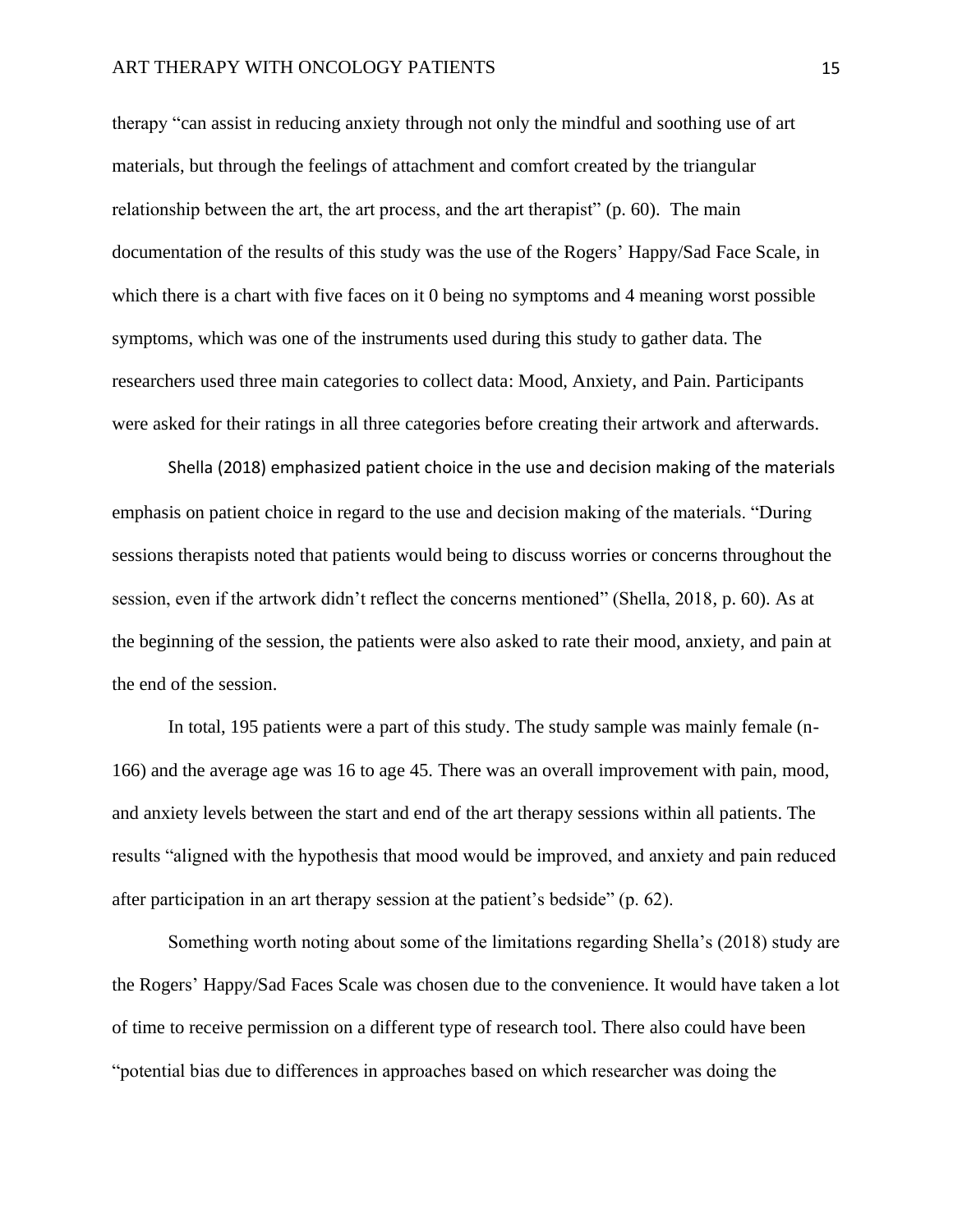intervention. So as a result of these things further research is deemed necessary to better understand the impact of art therapy on hospitalized patients" (Shella, 2018, p. 63).

Kaimal (2019) examined the positive outcome of using arts-based interventions to help support patients' and their caregiver's psychological needs and how it may decrease stress and increase compliance (p. 154). During this study, coloring sheets were provided but the participants were able to choose which coloring sheet they would complete. "The participants then colored for 45 minutes and were notified by the facilitator when there was only 5 minutes left to color. In regard to the results of the caregivers there were improvements across all outcomes" (p. 157).

"The findings indicate that even a brief single session intervention could result in significant improvements in measures of affect, anxiety, stress, burnout self-efficacy and creative agency, although this should be replicated in a larger study with further investigation into the differences between family and professional caregivers due to their distinct emotional burden" (Kaimal, 2019, p. 160).

Kaimal (2019) helped to inform this thesis on the basis of how to use other instruments to gather data and how the patients therapeutic experience can somehow be measured on a scale.

#### **Discussion**

In regard to the literature review, there is still a lot of research that needs to be done. Given the opportunity to create a project or in-person intervention to be done and then researched would have been very beneficial to the research of this thesis, but due to COVID it wasn't an option. More of a hands-on approach to this thesis/ research question would have been ideal. There weren't many studies done specifically on how art therapy positively impacts the stress and anxiety levels of oncology patients while undergoing treatments. More of the research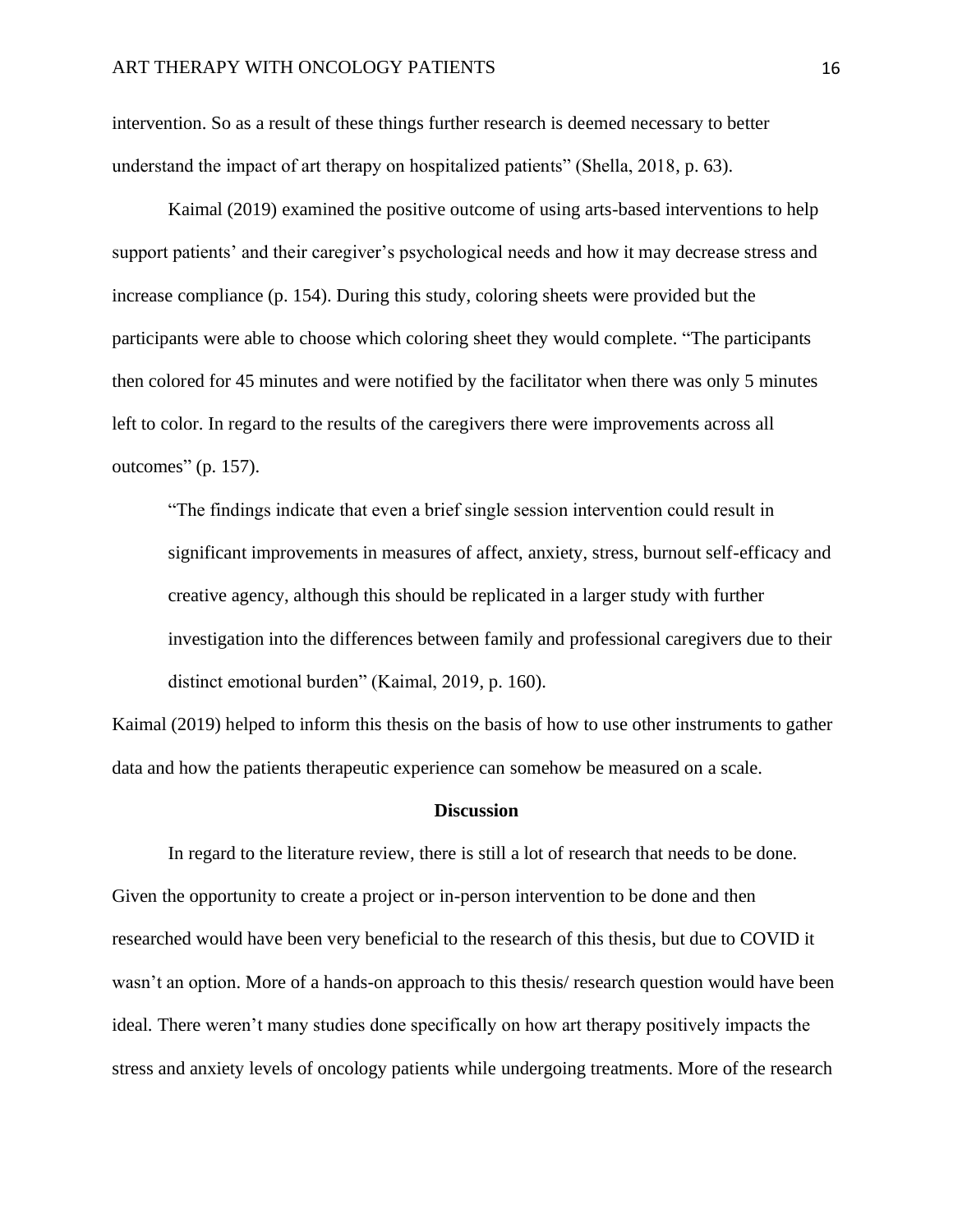was generalized and encompassed the "creative arts therapies" rather than just art therapy. The main themes that ran throughout this literature review is that research has been done in regard to this field of expressive arts therapies and its positive impact on oncology patients, but honestly not enough. When discussing about the research, there needs to be more done specifically with art therapy and its impact. There also needs to be more tools to be able to record and assess how things impact patients and participants of the interventions. There was the Rogers' Happy/Sad Face Scale and the four thermometer scales but those were the only two found in the literature. Another thing that is lacking is the way the data is being gathered, and by whom. In most if not all of the literature discussed in this thesis the researchers were not licensed art therapists. They were either nurses, physicians, activities coordinators, or on-site staff personnel. Which is a major problem in conducting and recording this research.

The recommendations for further research needed to be done, should be on how to create more data gathering tools. Scales based on a 0 to 5 measuring point are great but there needs to be a more in-depth way of gathering and measuring data. By creating some sort of survey or maybe some sort of neurological test would be an interesting approach. For others interested in this thesis topic it is encouraged to go and further the research. Like mentioned previously creating a new data gathering tool is the ideal next step towards understanding and fully grasping if art therapy does have a positive impact on stress, anxiety and quality of care in oncology patients undergoing treatment. In this literature there needs to be a more qualified researcher doing these directives and recording them properly. There needs to be a licensed art therapist conducting the directive as well as recording the data. Unlicensed professionals are what can disrupt the data gathering process.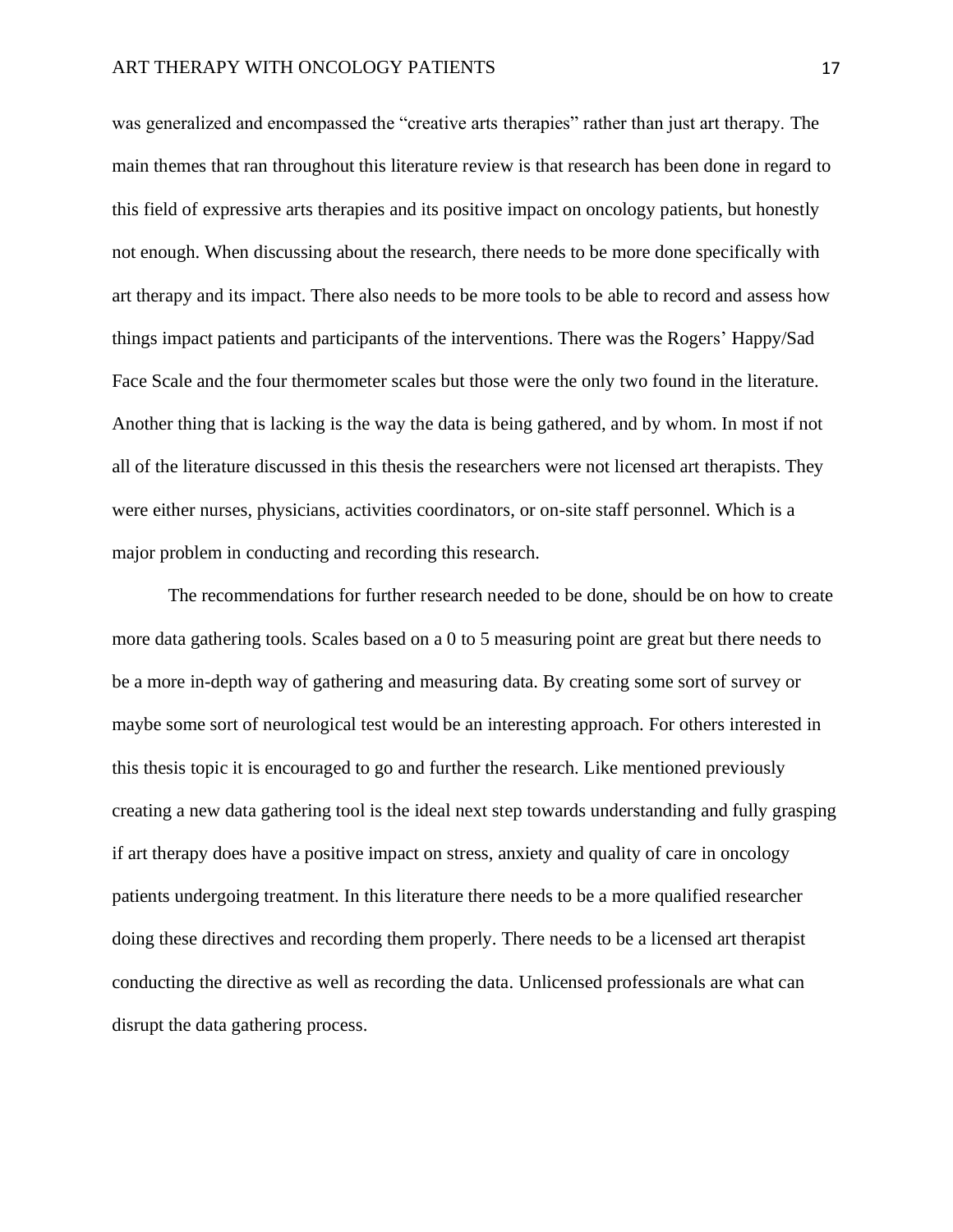#### **References**

- Abdulah, D. M., & Abdulla, B. M. (2018). Effectiveness of group art therapy on quality of life in paediatric patients with cancer: A randomized controlled trial. *Complementary Therapies in Medicine, 41*, 180-185. doi: 10.1016/j.ctim.2018.09.020
- Bilgin, E., Kirca, O., & Ozdogan, M. (2018). Art therapies in cancer A non-negligible beauty and benefit. *Journal of Oncological Sciences*, *4*(1), 47–48. https://doi.org/10.1016/j.jons.2017.12.003
- Councill, Tracy Dee & Kristin Ramsey (2019) Art Therapy as a Psychosocial Support in Child's Palliative Care, Art Therapy, 36:1, 40-45, DOI: 10.1080/07421656.2019.1564644
- Deane, K., Fitch, M., & Carman, M. (2000). An innovative art therapy program for cancer patients. *Canadian Oncology Nursing Journal, 10*(4), 147-151. doi:10.5737/1181912x104147151
- Elimimian, E. B., Elson, L., Stone, E., Butler, R. S., Doll, M., Roshon, S., Kondaki, C., Padgett, A., & Nahleh, Z. A. (2020). A pilot study of improved psychological distress with art therapy in patients with cancer undergoing chemotherapy. *BMC Cancer*, *20*(1). https://doi.org/10.1186/s12885-020-07380-5
- Fu, W., Huang, Y., Liu, X., Ren, J., & Zhang, M. (2020). The effect of art therapy in women with gynecologic cancer: A systematic review. *Evidence - Based Complementary and Alternative Medicine, 2020*, 9. doi: http://dx.doi.org.ezproxyles.flo.org/10.1155/2020/8063172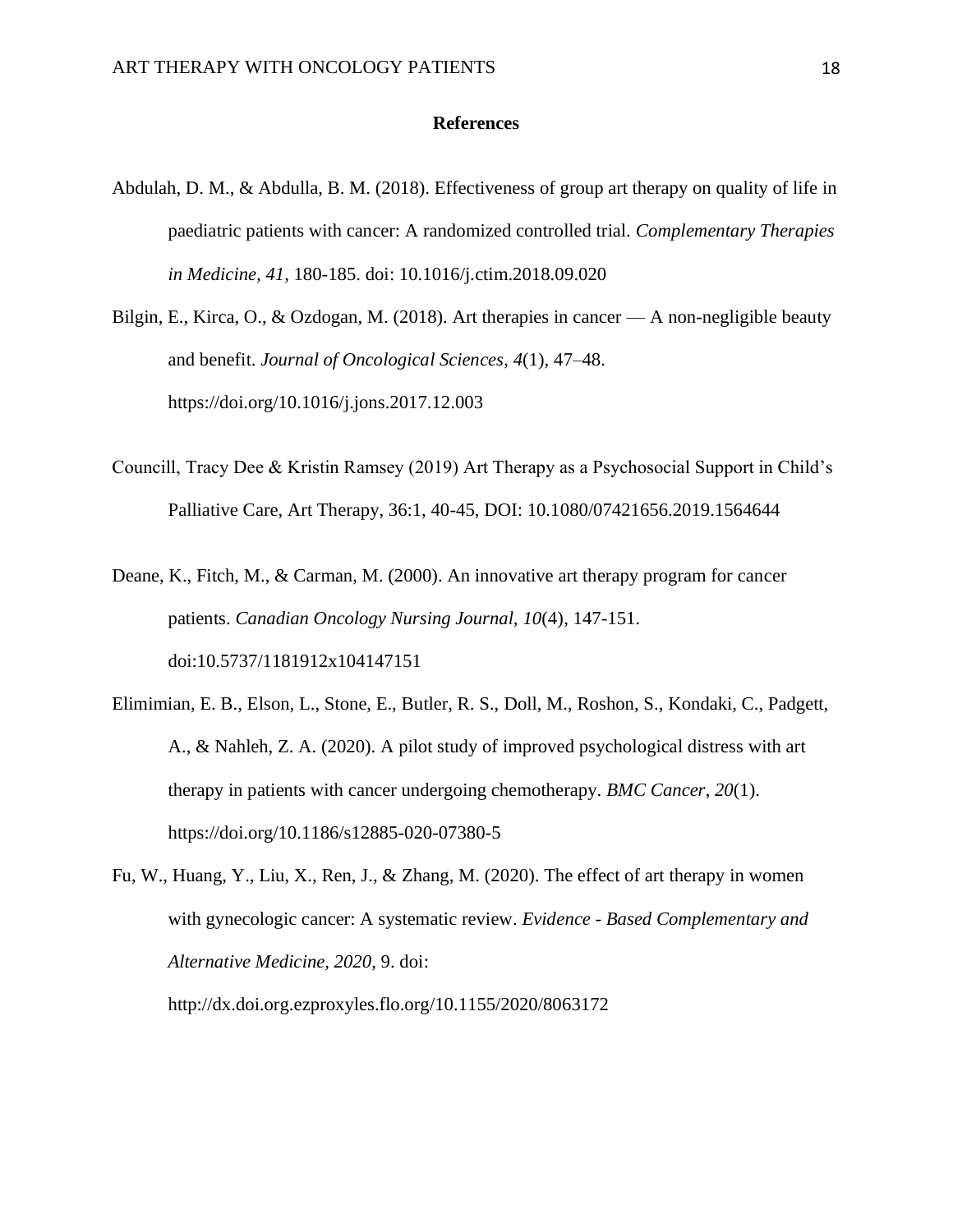- Golubowski, Emily, "How Can Art Therapy Be Utilized to Improve the Mental Health and Quality of Life of Pediatric Oncology Patients?" (2020). Expressive Therapies Capstone Theses. 354.
- Hall, T. (2018). Creative, Culturally Sensitive Counseling for Pediatric Oncology Patients Undergoing Treatment. *Journal of Creativity in Mental Health, 14*(1), 70-80. doi:10.1080/15401383.2018.1527738
- Kaimal, Girija., (2019). New Cancer Study Findings Have Been Reported by Investigators at Drexel University (Outcomes of Art Therapy and Coloring for Professional and Informal Caregivers of Patients In a Radiation Oncology Unit: a Mixed Methods Pilot Study). (2019, December 7). *Obesity, Fitness & Wellness Week*, 2617.
- Katia Boehm, Holger Cramer, Thomas Staroszynski, & Thomas Ostermann. (2014). Arts Therapies for Anxiety, Depression, and Quality of Life in Breast Cancer Patients: A Systematic Review and Meta-Analysis. *Evidence-Based Complementary and Alternative Medicine*, *2014*. https://doi.org/10.1155/2014/103297
- Marian Libman SW. Art Therapy with Physical Conditions. London: Jessica Kingsley Publishers; 2015.

Mortazavi, H. (2018). Could art therapy reduce the death anxiety of patients with advanced cancer? an interesting question that deserves to be investigated. *Indian Journal of Palliative Care, 24*(3), 387-388. doi: http://dx.doi.org.ezproxyles.flo.org/10.4103/IJPC.IJPC\_7\_18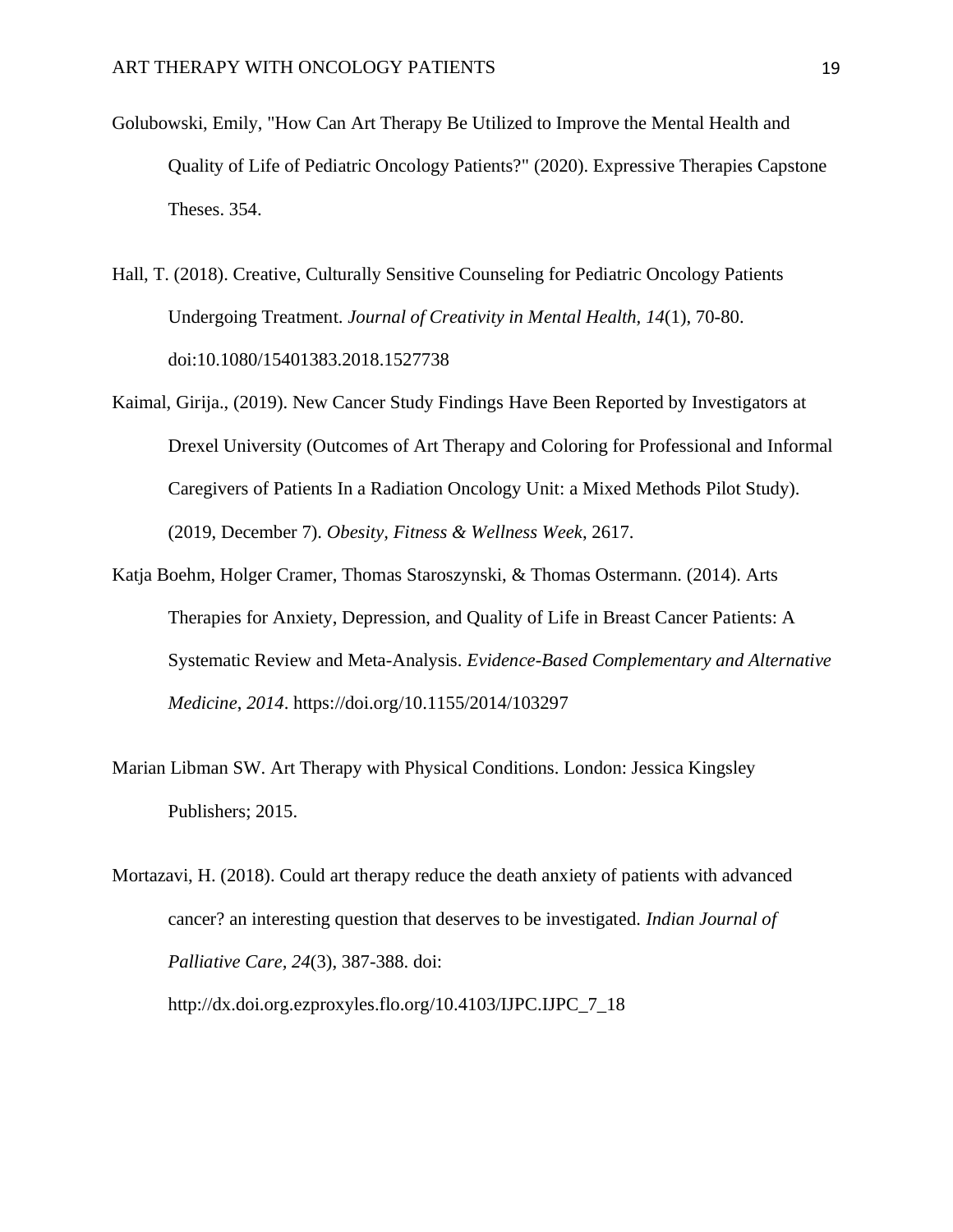- National Institutes of Health. (2020, September 25). Cancer Statistics. Retrieved February 21, 2021, from https://www.cancer.gov/about-cancer/understanding/statistics
- Raybin, J. L., Barr, E., Krajicek, M., & Jones, J. (2019). How Does Creative Arts Therapy Reduce Distress for Children With Cancer? A Metasynthesis of Extant Qualitative Literature. *Journal of Pediatric Oncology Nursing, 37*(2), 91-104. doi:10.1177/1043454219888807
- Raybin, J. L., & Krajicek, M. (2020). Creative Arts Therapy in the Context of Children with Cancer: A Concept Analysis. *Journal of Pediatric Oncology Nursing*, *37*(2), 82.
- Rossana L. De Feudis , Giusi Graziano , Tiziana Lanciano , Manuela Garofoli , Andrea Lisi & Nicola Marzano (2021) An art therapy group intervention for cancer patients to counter distress before chemotherapy, Arts & Health, 13:1, 35-48, DOI: 10.1080/17533015.2019.1608566
- Shella, T. A. (2018). Art therapy improves mood and reduces pain and anxiety when offered at bedside during acute hospital treatment. *The Arts in Psychotherapy*, *57*, 59–64. https://doi.org/10.1016/j.aip.2017.10.003
- Sungeun Park, & Hyunjoo Song. (2020). The Art Therapy Experiences of Patients and Their Family Members in Hospice Palliative Care. *Korean Journal of Hospice & Palliative Care*, *23*(4), 183.
- Waller, Diane, and Caryl Sibbett. Art Therapy and Cancer Care, McGraw-Hill Education, 2005. ProQuest Ebook Central,

http://ebookcentral.proquest.com/lib/lesley/detail.action?docID=295517.